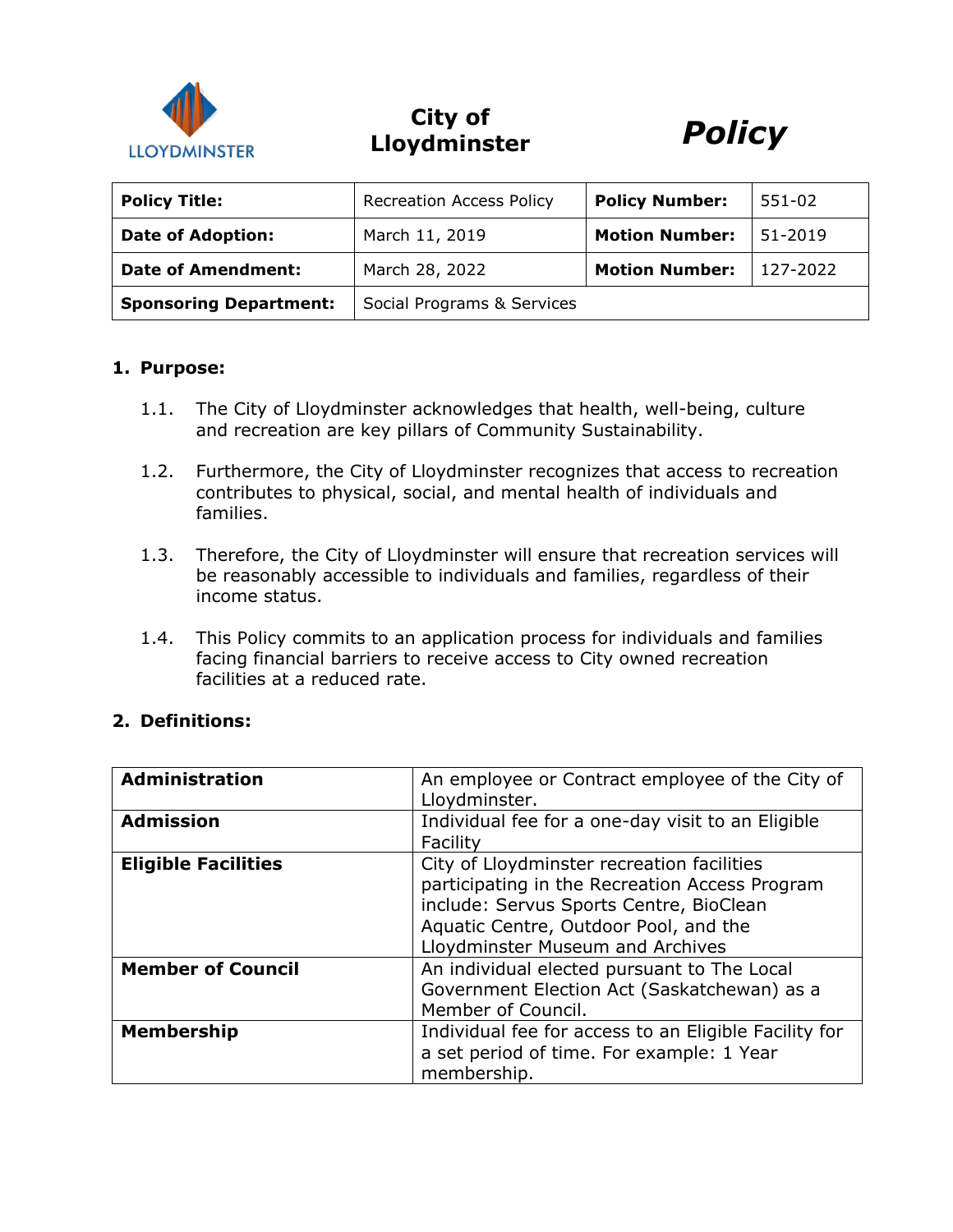## **3. Scope:**

- 3.1. This Policy shall apply to all members of Administration.
- 3.2. This Policy shall apply to all applicants to the Recreation Access Program

### **4. Recreation Access Program**

- 4.1. A process shall be available to provide assistance for individuals and families facing financial barriers to accessing Eligible Facilities known as the Recreation Access Program.
- 4.2. The Recreation Access Program shall be applied in a respectful and dignified manner.
- 4.3. Approved individuals can pay a Recreation Access Program User Fee for access to Eligible Facilities.

### **5. Eligibility**

- 5.1. Applicants shall be required to be living within City of Lloydminster corporate limits.
	- 5.1.1. Shall not apply to First Nations, Métis or Inuit applicants.
- 5.2. Applicant and their dependents shall meet a minimum of one (1) of the following eligibility requirements outlined below, to be deemed eligible for the program:
	- 5.2.1. Have annual household income less than:

| Number of<br><b>Household</b><br><b>Members</b> | 1 Person | 2 Persons 3 Persons |          |          |          | 4 Persons 1 5 Persons 1 6 Persons 1 7 Persons |          |
|-------------------------------------------------|----------|---------------------|----------|----------|----------|-----------------------------------------------|----------|
| <b>Gross Annual</b><br>Income                   | \$31,200 | \$36,173            | \$41,146 | \$46.119 | \$51,092 | \$56,065                                      | \$61,038 |

- 5.2.2. Be receiving Assured Income for the Severely Handicapped (AISH) or Saskatchewan Assured Income for Disability (SAID).
- 5.2.3. Be a Permanent Resident, Temporary Foreign Worker, or Status Refugee, who has been in Canada for less than eighteen (18) months.
- 5.2.4. Present extraordinary circumstances to be reviewed by the Social Programs and Services Department and subject to approval by the Department Manager.